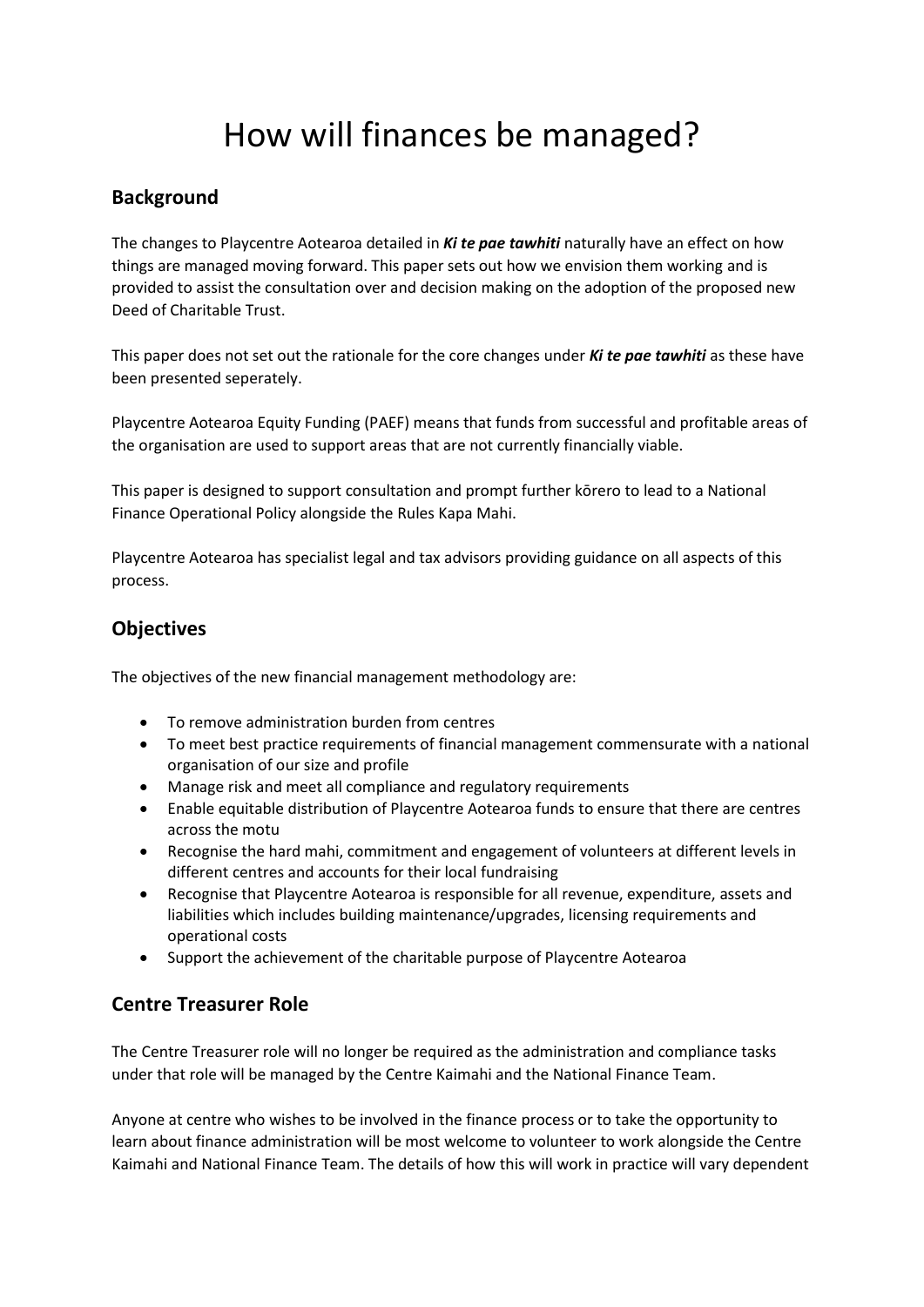upon circumstances and what the volunteer would like to contribute to and benefit from the process.

The level of volunteering can range from full involvement at every level to limited involvement in identified tasks. As an organisation committed to co-operative participation from volunteers, we will do everything possible to engage volunteers.

We will also make references available to confirm work experience that may be helpful for other career options for volunteers.

#### **Bank Accounts**

There will no longer be a need for local bank accounts as all revenue the centre creates will go into the Playcentre Aotearoa account and be managed through that account. This means that the administration relating to changes to bank signatories and online banking approvals will be removed from centres.

#### **Budget Process**

Each year, the Centre Kaimahi will run the budget process with the National Finance Team. The key elements of the process are intended to be as follows:

- The known operational costs will automatically be included in the budget template provided by the National Finance Team
	- o This will take into account centres operating at different levels of sessions and enrolments
- The Centre Whānau Community, with support from their Centre Kaimahi will decide, via their annual/strategic plan, what else they would like or need to spend money on
- This is then added into the budget template by the Centre Kaimahi and submitted to the National Finance Team
- This budget is then moderated through the national budget process, consolidated into the national budget approved by the Board and reported back to the centre
- The outcome will be one of:
	- o Budget approved as submitted
	- o Operational costs covered but not all additional items covered
		- In the event of this outcome, a rationale will be provided with an appeal process made available

## **Playcentre Aotearoa Equity Funding**

The principle of equity funding will apply to the overall distribution of Playcentre Aotearoa revenue and funds to ensure that there are viable centres across the motu.

A process will be developed to ensure that this happens but also recognises that centres who make larger contributions to Playcentre Aotearoa revenue, for example by running multiple sessions with high enrolments, will have that effort recognised in the budget process.